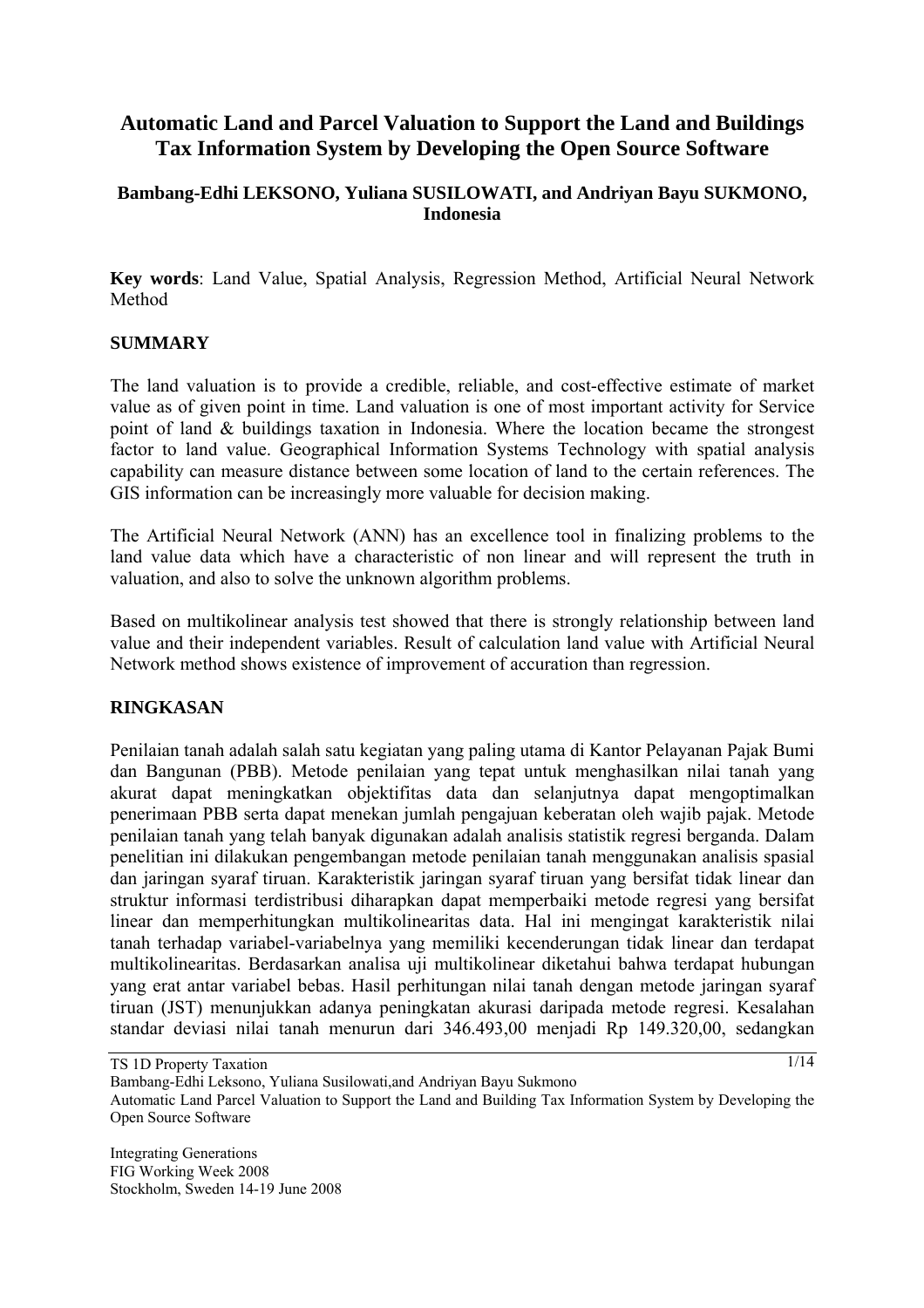koefisien korelasi (R<sup>2</sup>) meningkat dari 83.88% menjadi 92%. Nilai *Price-Related Differential* (PRD) metode JST sebesar 0,996 berarti nilai tersebut berada di dalam batas toleransi (0,98 sampai dengan 1,03) sehingga dapat disimpulkan bahwa prediksi nilai tanah model mendekati nilai tanah sebenarnya. Nilai *Coefficient of Dispersion* (COD) metode JST diperoleh angka sebesar 12.8 % dan berada dalam batas toleransi COD, yaitu 15%. Hal ini menunjukkan bahwa tingkat seragram nilai tanah model sama.

TS 1D Property Taxation Bambang-Edhi Leksono, Yuliana Susilowati,and Andriyan Bayu Sukmono Automatic Land Parcel Valuation to Support the Land and Building Tax Information System by Developing the Open Source Software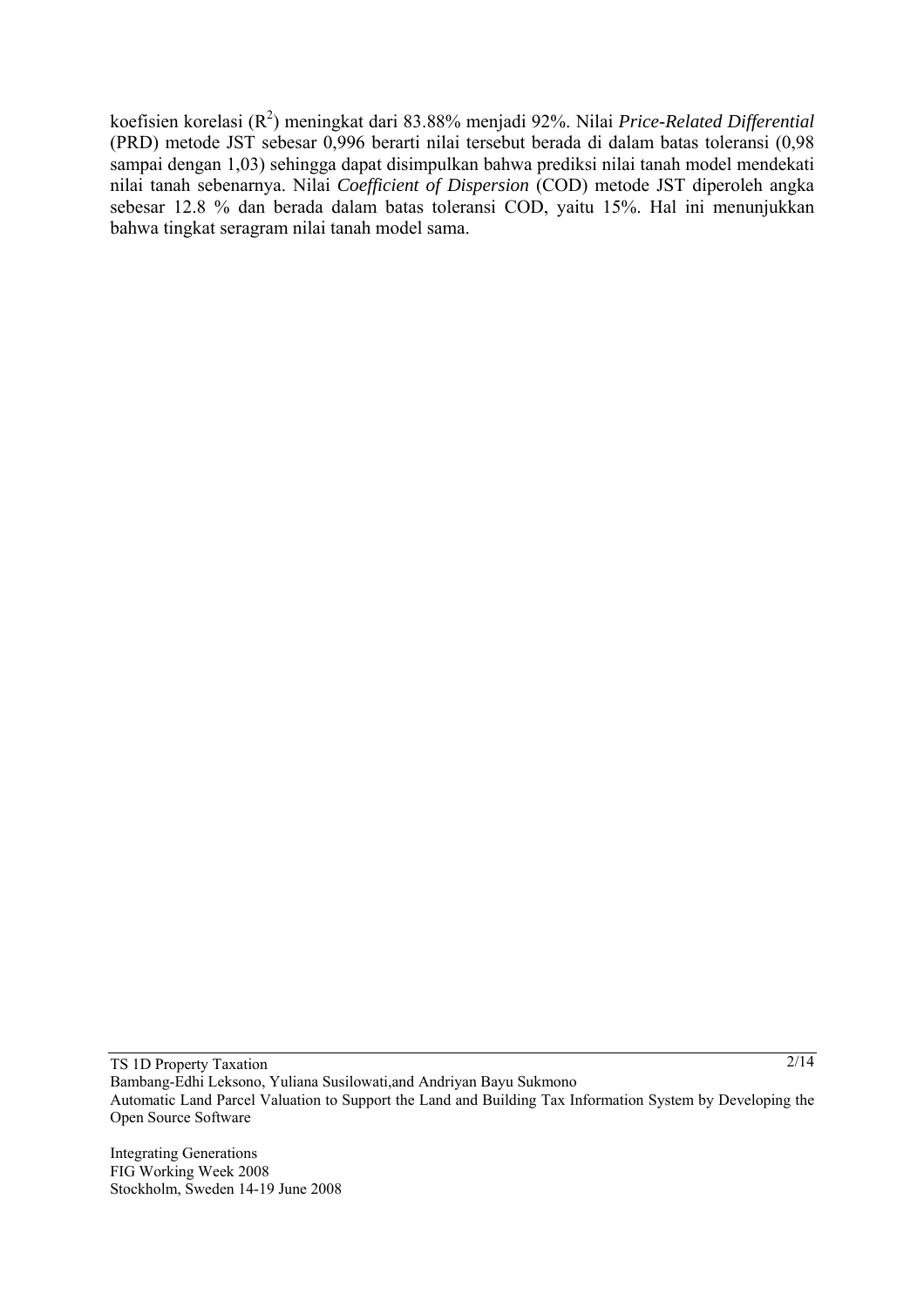# **Automatic Land and Parcel Valuation to Support the Land and Buildings Tax Information System by Developing the Open Source Software**

# **Bambang-Edhi LEKSONO, Yuliana SUSILOWATI, and Andriyan Bayu SUKMONO, Indonesia**

# **1. INTRODUCTION**

The purpose of land valuation is to provide a credible, reliable, and cost-effective estimate of market value as of given point in time. One of most widely used method for land valuation models is Multiple Regression Analysis (MRA). MRA Weakness is consider multicollinearity problem, can be influenced by outlier, and calculates linear correlation of variable. These weakness can cause level of accuration of regression to become decreasing.

Land valuation is one of most important activity for Kantor Pelayanan Pajak Bumi and Bangunan ( PBB). This activity influences success of other activitys, like decision-making of potential PBB, acceptance PBB and service to taxpayer. High Accuration Valuation causes existence of amenity in doing prediction of acceptance of PBB and lessens proffering is objecting by taxpayer.

Location is "strongest" factor to land value (Hidayati, 2003). Location variable can be interpreted as relative situation a land area to certain reference and it can be defined as distance between a land area to the reference. Geographical Information Systems Technology with spatial analysis can measure land area to reference.

GIS information can become increasingly more valuable for decision making when couple to artificial intelligence. GIS and artificial intelligence can be useful for evaluating, monitoring and decision making. One of method in artificial intelligence is artificial neural network.

Artificial neural network has excellence in solving problems which contains uncertainty, inaccurate and partial truth ( Kusumadewi, 2006). ANN Computation applies approach of pattern recognition to solve problem. ANN learn patterns in data during training process by propagating it to some associative neurons at the same time. One of characteristic ANN is not linear and can solve unknown algorithm problems.

The purpose of this research is to develop land valuation method using spatial analysis and artificial neural network. **Problems which can be solved is:** 

- − How land Value Characteristic?
- − What Variable is having a significant effect to land value?
- − How Multiple regression land value model and Artificial Neural Network Model?
- − How much accuration of Multiple regression land value model and Artificial Neural Network Model?

 $3/14$ 

TS 1D Property Taxation

Bambang-Edhi Leksono, Yuliana Susilowati,and Andriyan Bayu Sukmono

Automatic Land Parcel Valuation to Support the Land and Building Tax Information System by Developing the Open Source Software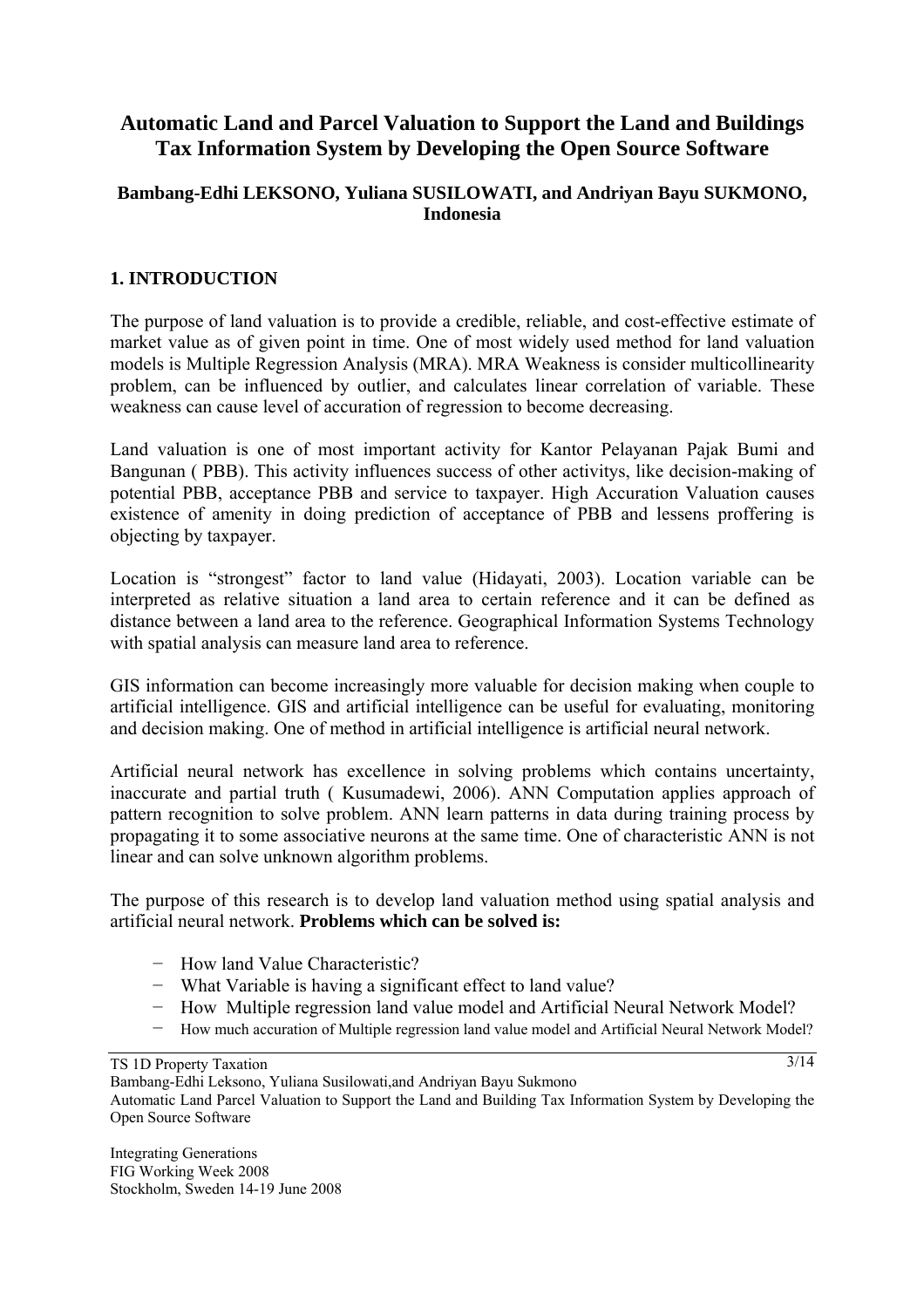#### **2. RESEARCH METHOD**

Research method used is shown in Figure.1.



**Figure 1.** Research Method

Research is done at District of Lengkong on Bandung City. District Map of Lengkong shown. The Data reqirurements are PBB data spatial, List Result of PBB Tax Object Record, Road Network Map, and Land Data Transaction.

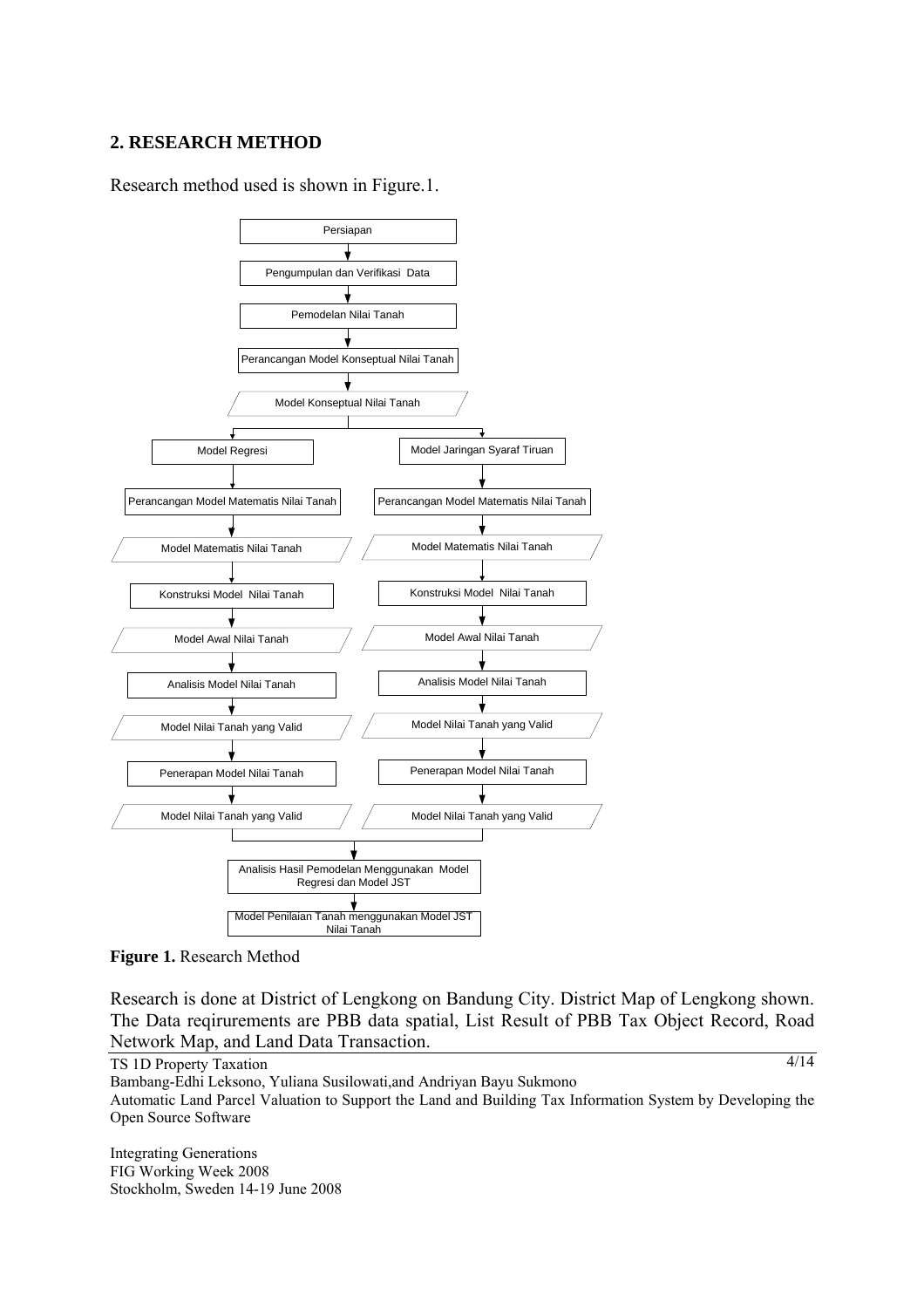Factors influencing land value can be grouped to four categories, that is Physics, Economy, Social and Politics (Figure 2) (Eckert et al., 1990; Hidayati, 2003).



**Figure 2** Conceptual Models of Land Value

TS 1D Property Taxation

5/14

Bambang-Edhi Leksono, Yuliana Susilowati,and Andriyan Bayu Sukmono Automatic Land Parcel Valuation to Support the Land and Building Tax Information System by Developing the Open Source Software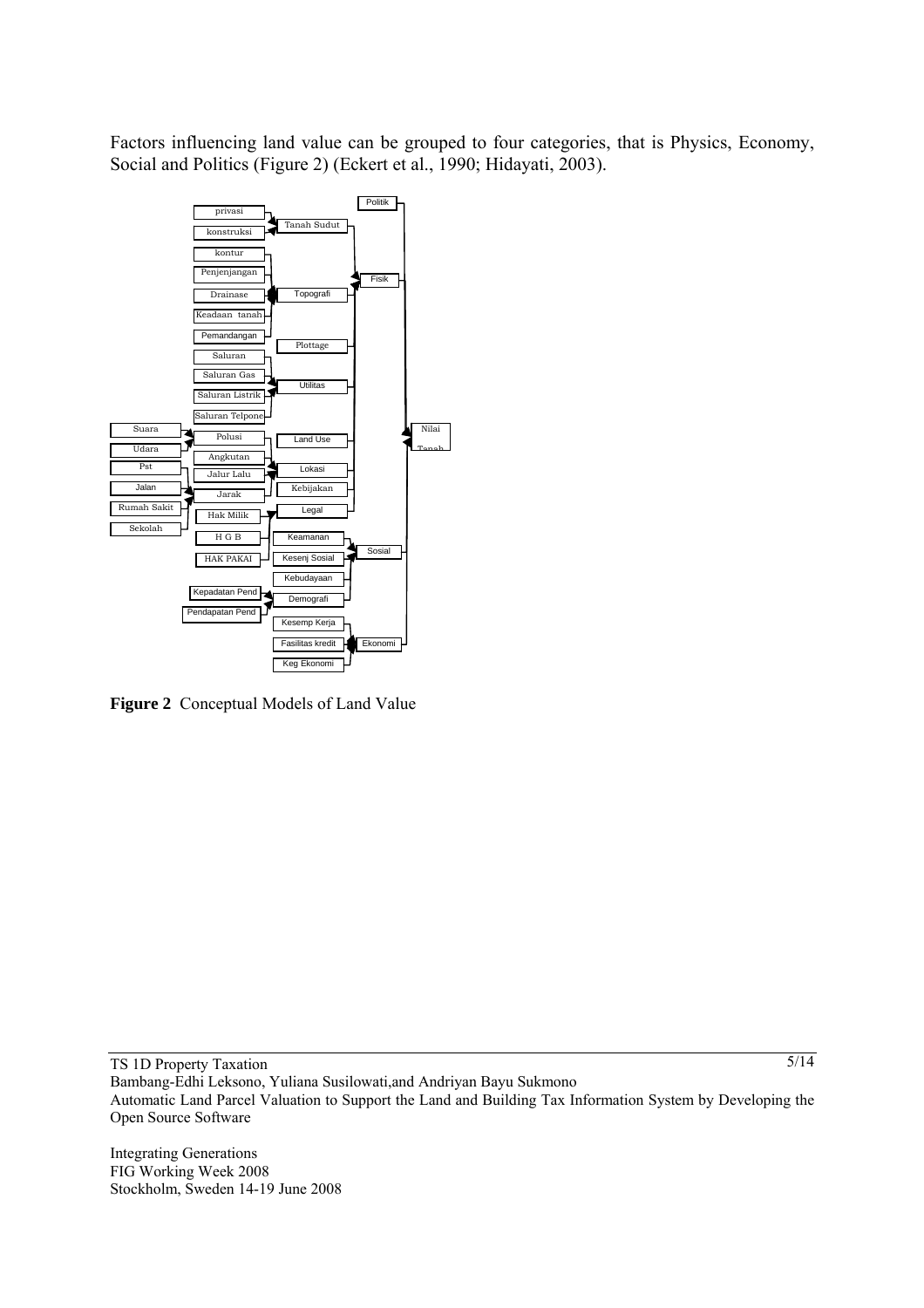

**Figure 3** Research Location

# **3. RESULT AND ANALYSIS**

### **3.1 Result of Data Verification of Land Value Data**

Relation between data transaction (PPAT) with Selling Value (NJOP) PBB in the year 2006 having the character of linear. Correlation coeficient,  $R^2$ , the relation of PPAT and NJOP is the equal to 95%, while buyers offer and NJOP is 89%. If data PPAT and seller offer are merged, Sales data correlation coefficient becomes 65%.

 If it is seen from data spreading, the seller offer data is more disseminatingly than PPAT data.. Standard deviation of Seller Offer data is Rp.900.888,00, PPAT data is Rp. 791558,00, so that standard deviation of transaction data becomes Rp. 1.012.576,00. Therefore, seller offer data and PPAT need to be adjusted.

Adjustment passed to the transaction data covers adjustment of time and adjustment of data. Adjustment of time applies rule applied in Circular Letter of Director-General of Number Tax: SE-55/PJ6/1999 about the handbook of analysis determination for Average indication value (NIR). All of these research the transaction data is specified on certain assessment, where the date of calculation is commencing at 1 January 2007 for the land assessment.

TS 1D Property Taxation

 $6/14$ 

Bambang-Edhi Leksono, Yuliana Susilowati,and Andriyan Bayu Sukmono

Automatic Land Parcel Valuation to Support the Land and Building Tax Information System by Developing the Open Source Software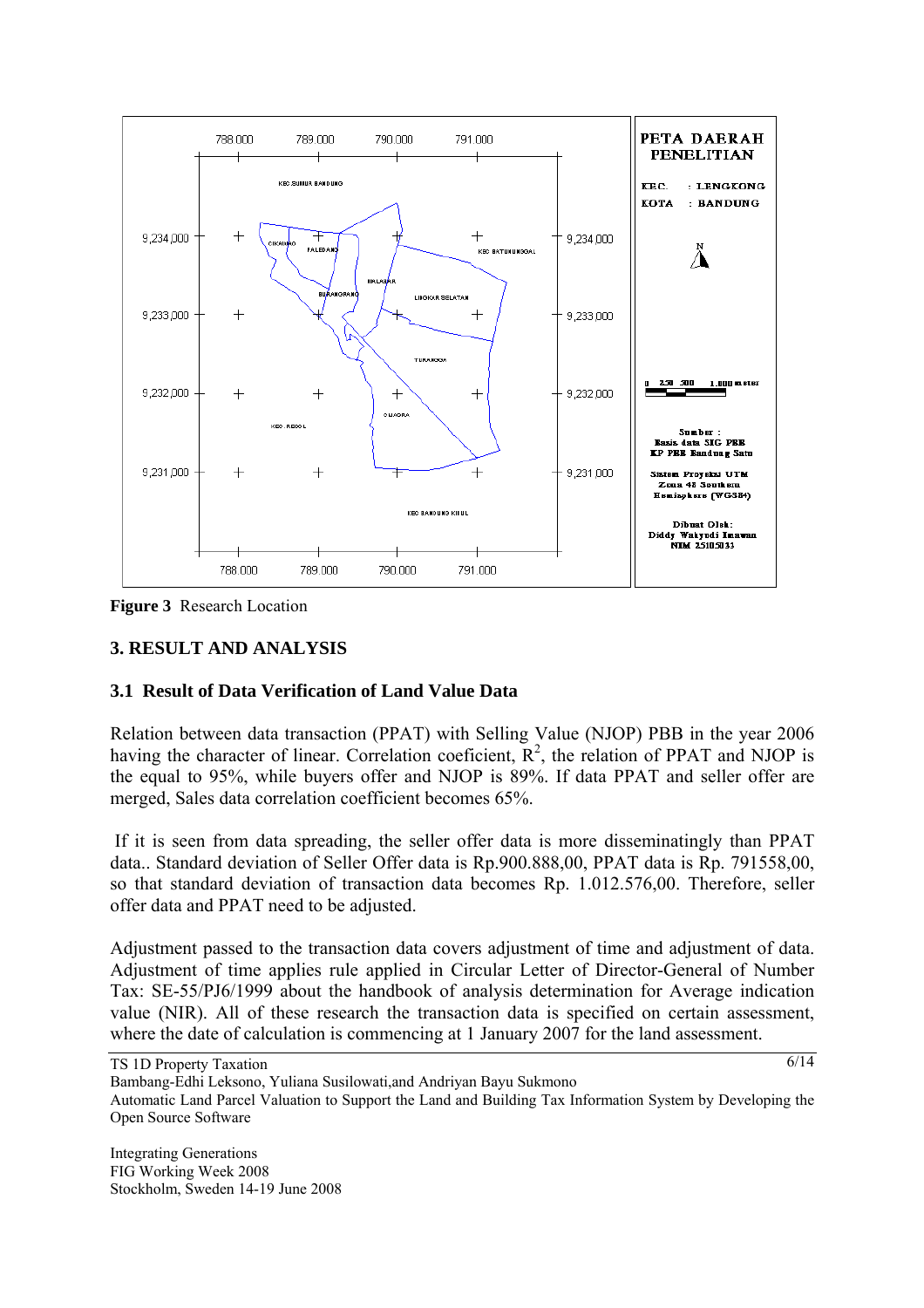Adjustment for data type is done by using regression analysis. Based on regression analysis, adjustment of data type for PPAT is 20%, while for seller offer equal to 22%. The relation of transaction data after adjustment of data the year 2007 with NJOP of land was dated in the year 2006 as shown at Figure- 4.



**Figure 4.** Relationship of Sales Data and NJOP in 2006

# **3.1 Result of Model Design**

At this research, land value determinant selected is the accessibility, what consisted of distance to Commerce Center, distance to Main road and distance to College. Meanwhile, political factor, economics, social and public culture, assumed gives influence that is same relatively to one administration regions of district because this factors is difficult to be measured and existence of limitation of time, and expense.

Object taken as as independent variable is :

- a. Center Commerce ( 3 Object) : Bandung supermall, plaza, market kosambi
- b. School ( 27 Objects): SDN Suryalaya, SD VI Cijagra, SMP Negeri 28, Sekolah, SMUN 8, SMKN 3 Bandung, SMKN 8 Bandung, SMP Negeri 13 Bandung, SMEA Binawarga, SMKN 2, SDN Putraco, SDN Pelita, SD Buah Batu Baru, Yayasan Pendidikan Kebangsaan, SD Terang I-II, SDN II-IV Turangga, SDN Turangga I 3, SDN Halimun I S/D 8, YPPM, SD BPI, SDN, SMP YPM, Yayasan Perguruan Taman Siswa, SMP, SD Nilem, SD Lengkong Kecil, SMAN 07
- c. University ( 4 Object) : STIE Nasional, Universitas Pasundan, Universitas Langlang Buana

TS 1D Property Taxation

<sup>7/14</sup>

Bambang-Edhi Leksono, Yuliana Susilowati,and Andriyan Bayu Sukmono

Automatic Land Parcel Valuation to Support the Land and Building Tax Information System by Developing the Open Source Software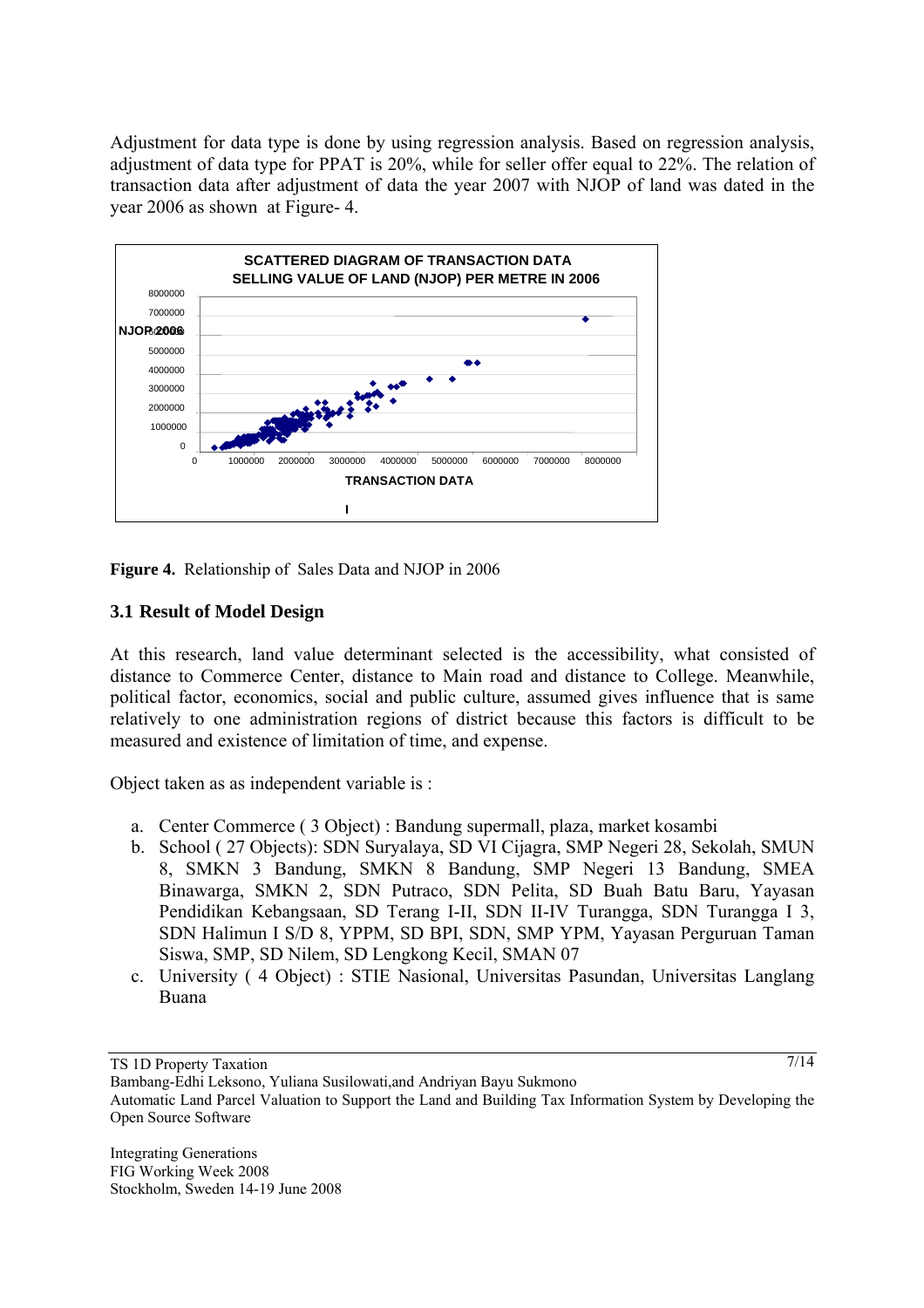- d. Health Facility ( 7 Object) : Puskesmas Kec Lengkong, Puskesmas Suryalaya, Puskesmas Cijagra Baru, RS Bersalin, Puskesmas Cijagri Lama, Klinik Laboratorium, RS Muhamadiyah
- e. street ( 17 Objects) : Jl Dalem Kaum, Jl. Gatot Subroto, Jl. Palasari, Jl. Lodaya, Jl. Cikawao, Jl. Talaga Bodas, Jl. R A A Martanegara, Jl. Jend. A. Yani, Jl. Karapitan, Jl. Burangrang, Jl. Sada Keling, Jl. Buah Batu, Jl. KH A Dahlan, Jl. Lengkong Kecil, Jl. Lengkong Besar, Jl. Gurame, Jl. Asia Afrika, Jl. Turangga, Jl. Sukarno Hatta, Jl. Pelajar Pejuang

# **3.2 Modelling**

### 1. Regression Land Value Model

Based on result of land value determinant factors influence analysis, knowable that factors influencing land value are Sekolah and distance to street group of 4 or street having wide 12m. But factor influence center commerce, college and health facility need to be analysed furthermore in model forming. Variable taken away from third factor is variable having big correlation. At factor aparts to center commerce, variable aparts to plaza to have the biggest correlation coefficient. At factor aparts to college, variable aparts to university Langlang Buana and distance to university Pasundan has the biggest correlation coefficient. While at aparting to health facility, aparts to puskesmas district of lengkong has the biggest correlation coefficient.

Choosing a model matching with doing regression to dependent variables ( NT) and its(the independent variable with four alternative of model who has been made or modeled that is linear model, model Log – Line, model Lin-Log and model Double Log. Based on result of this regression obtained coefficient value each variable with sign (+) or (-), value t, F value, and also coefficient of determination ( R2). Choosing a model is determined by comparing level of value  $R^2$ . Good Model is model who is having higher  $R^2$  value.

| Uji        | $Lin-Lin$ | $Log-Lin$ | $Log-Log$ | $Lin-Log$ |
|------------|-----------|-----------|-----------|-----------|
|            | 0.891     | 0.857     | 0.896     | 0.915     |
| $R^2$      | 0.794     | 0.734     | 0.802     | 0.838     |
|            |           |           |           |           |
| <b>RMS</b> | 349321    | 399421    | 346508    | 308829    |

**Table 1** Test Result F and Test t-statistik

Based On Above 1 tables, hence model which having highest correlation coefficient value is model Lin-Log with value  $R^2 = 83.8\%$ .  $R^2$  which is high enough indicates that joinly all independent variables has power clearly which is high enough in explaining variable is not its free is assessing soil;land;ground (NT). While low RMS value is logarithms model, that is 308829. Result of uji-multikolinearity to only one independent variables in model lin-log and

TS 1D Property Taxation

Bambang-Edhi Leksono, Yuliana Susilowati,and Andriyan Bayu Sukmono

Automatic Land Parcel Valuation to Support the Land and Building Tax Information System by Developing the Open Source Software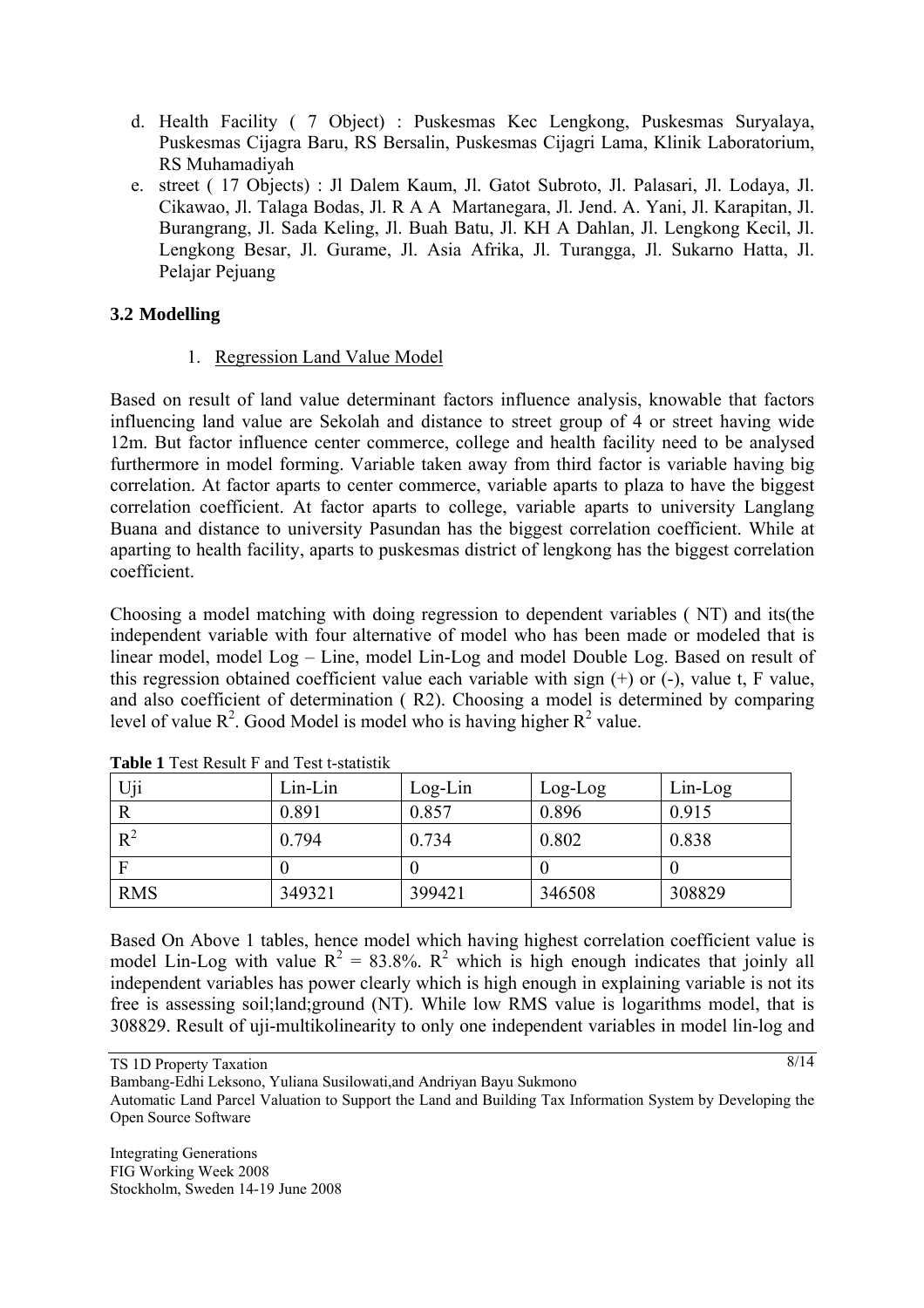logarithms that is is not is found existence of multikolinearity symptom, that is variable aparts to SD Nilem. Therefore, at test multikolinear most all variables doesn't get away test. The that is becoming lacking of linear regression method.

Good examination entirety tested apriori economics, statistical test and also classic assumption test of shows that there is no variable getting away all examinations

# 2. Artificial Neural Network Land Value Model of Backprogation

Land value determinant factors influence analysis process marginally divided to become 2 phase. First phase is analysis subfactor influencing land value in significant. Object significantly influencing land value in and chosen to be analysed phase hereinafter is object having  $R^2$  more than 50% (Tabel 2).

| N <sub>0</sub>          | <b>KODE</b>              | <b>RMS</b> | $\overline{R^2}$ |  |
|-------------------------|--------------------------|------------|------------------|--|
|                         | <b>Commercial Centre</b> |            |                  |  |
| 1                       | CBD3                     | 459666     | 0.643            |  |
|                         | School                   |            |                  |  |
| $\mathbf{1}$            | S <sub>3</sub>           | 539790     | 0.507            |  |
| $\overline{c}$          | S4                       | 453249     | 0.654            |  |
| $\overline{\mathbf{3}}$ | S7                       | 493454     | 0.589            |  |
| $\overline{4}$          | S9                       | 520449     | 0.542            |  |
| 5                       | S11                      | 349673     | 0.793            |  |
| 6                       | S17                      | 516216     | 0.550            |  |
| $\overline{7}$          | S18                      | 467426     | 0.631            |  |
| 8                       | S <sub>20</sub>          | 527206     | 0.532            |  |
| 9                       | S <sub>21</sub>          | 543372     | 0.501            |  |
| 10                      | S22                      | 510615     | 0.559            |  |
| 11                      | S24                      | 490311     | 0.594            |  |
| University              |                          |            |                  |  |
| $\mathbf{1}$            | PT <sub>2</sub>          | 533698     | 0.519            |  |
| $\overline{2}$          | PT3                      | 533316     | 0.520            |  |
| $\overline{3}$          | PT4                      | 488521     | 0.603            |  |
|                         | Health facility          |            |                  |  |
| $\mathbf{1}$            | K4                       | 530963     | 0.524            |  |
| $\overline{2}$          | K6                       | 490272     | 0.595            |  |
| Road                    |                          |            |                  |  |
| $\mathbf{1}$            | J13                      | 517031     | 0.550            |  |
| $\overline{2}$          | J31                      | 504021     | 0.571            |  |
| $\overline{3}$          | J32                      | 536656     | 0.514            |  |
| $\overline{4}$          | J44                      | 463012     | 0.638            |  |
| 5                       | J46                      | 547895     | 0.493            |  |
|                         |                          |            |                  |  |

**Table 2** Chosen object

TS 1D Property Taxation

Bambang-Edhi Leksono, Yuliana Susilowati,and Andriyan Bayu Sukmono

Automatic Land Parcel Valuation to Support the Land and Building Tax Information System by Developing the Open Source Software

Integrating Generations FIG Working Week 2008 Stockholm, Sweden 14-19 June 2008  $9/14$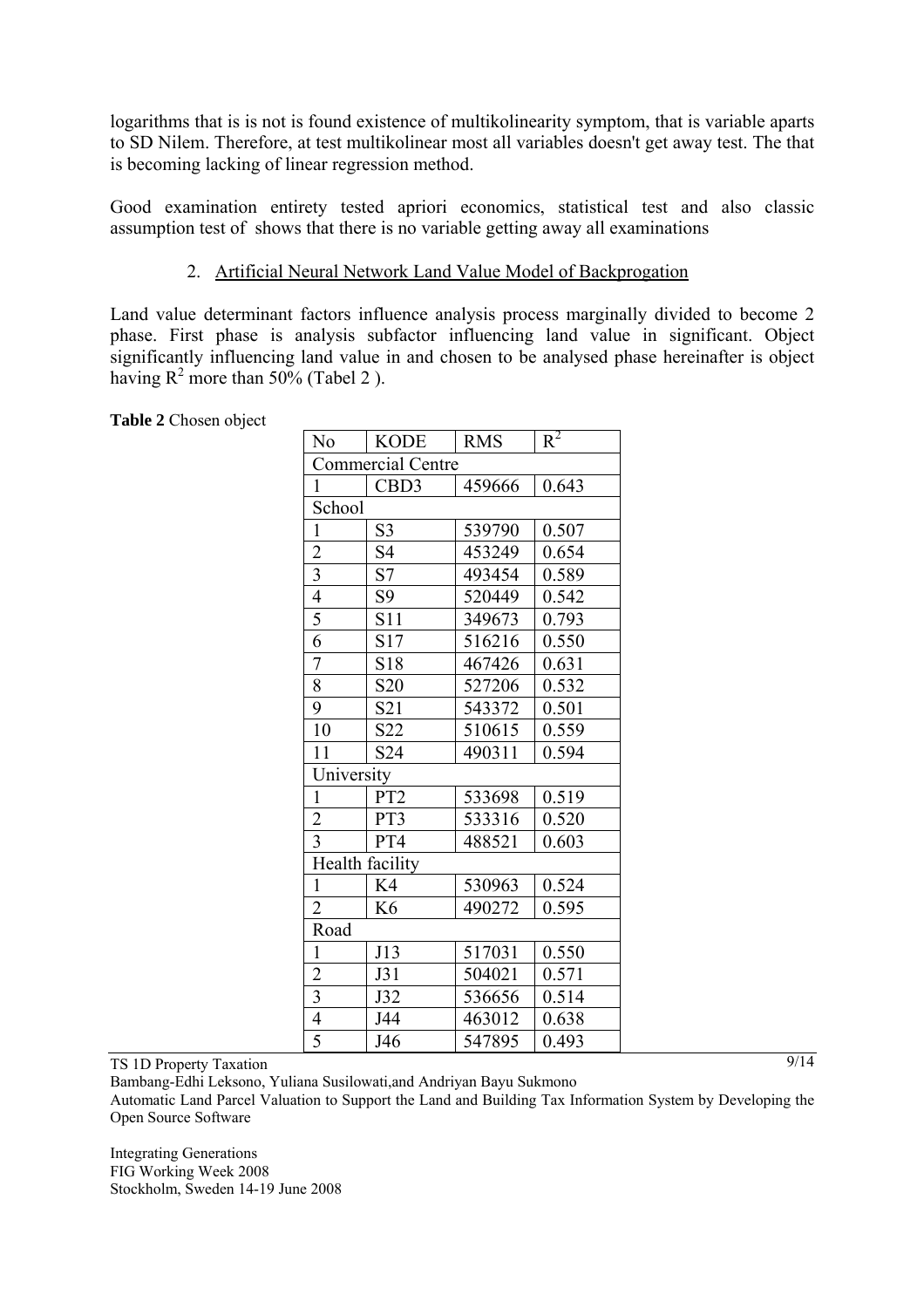| <b>KODE</b> | RMS   |       |
|-------------|-------|-------|
|             | 76183 | 0.617 |

After obtaining data from land object, the correlation shows a bit higher to the land value, that was done by Artificial Neural Network Model. The Artificial Neural Network Structure consisted of 23 node at input layer, 1 output layer and 1 hidden layer, with 46 node at hidden layer. Data applied in making of model or training amounts is 140. Result of prediction of land value by using artificial neural network models has value  $R^2$  09.2 %. While assessing mistake of RMS result of prediction Rp. 149320,00.

Test of multicolinear cannot be done because relation between land determinant variable with land value doesn't have the character of linear.

# 3. Comparison of Regression Land Value Model and ANN

Shortly, difference of regression model and ANN can be see at table :

| Test                  | Regression    | <b>ANN</b>    |
|-----------------------|---------------|---------------|
| Multicolinearity      | High          | Not Tested    |
| Linearity             | Linear        | not Linear    |
| <b>Outlier Data</b>   | Unpredictable | predictable   |
| Mathematical Equation | $Y = f(X)$    | $Y = g(f(X))$ |
| <b>RMS</b>            | Mean= 375.656 | 149.320       |
| $R^2$                 | Mean= $79\%$  | 92%           |

**Table 3** Comparison of Models

After model have been made, land value model applied in predicting land value in district of Lengkong in the year 2007. At model applying, regression model analysed is lines model.

Table-4 shows description of regression model statistic and model ANN.

|      | Regresion  | <b>ANN</b> | <b>NJOP</b> |
|------|------------|------------|-------------|
| Min  | $-324,437$ | 202,791    | 243,000     |
| Max  | 8,482,777  | 5,341,251  | 6,805,000   |
| Mean | 1,572,858  | 1,647,985  | 1,189,058   |

**Table 4** Description of land Value Model Statistic

Land value predicted by regression model there is negativity value. Regression minimum value is – 324.437,00. The value doesn't express land value that is actually because land value shouldn't valuable of negativity. Value which more closing is reality predicted by

TS 1D Property Taxation

Integrating Generations FIG Working Week 2008 Stockholm, Sweden 14-19 June 2008 10/14

Bambang-Edhi Leksono, Yuliana Susilowati,and Andriyan Bayu Sukmono

Automatic Land Parcel Valuation to Support the Land and Building Tax Information System by Developing the Open Source Software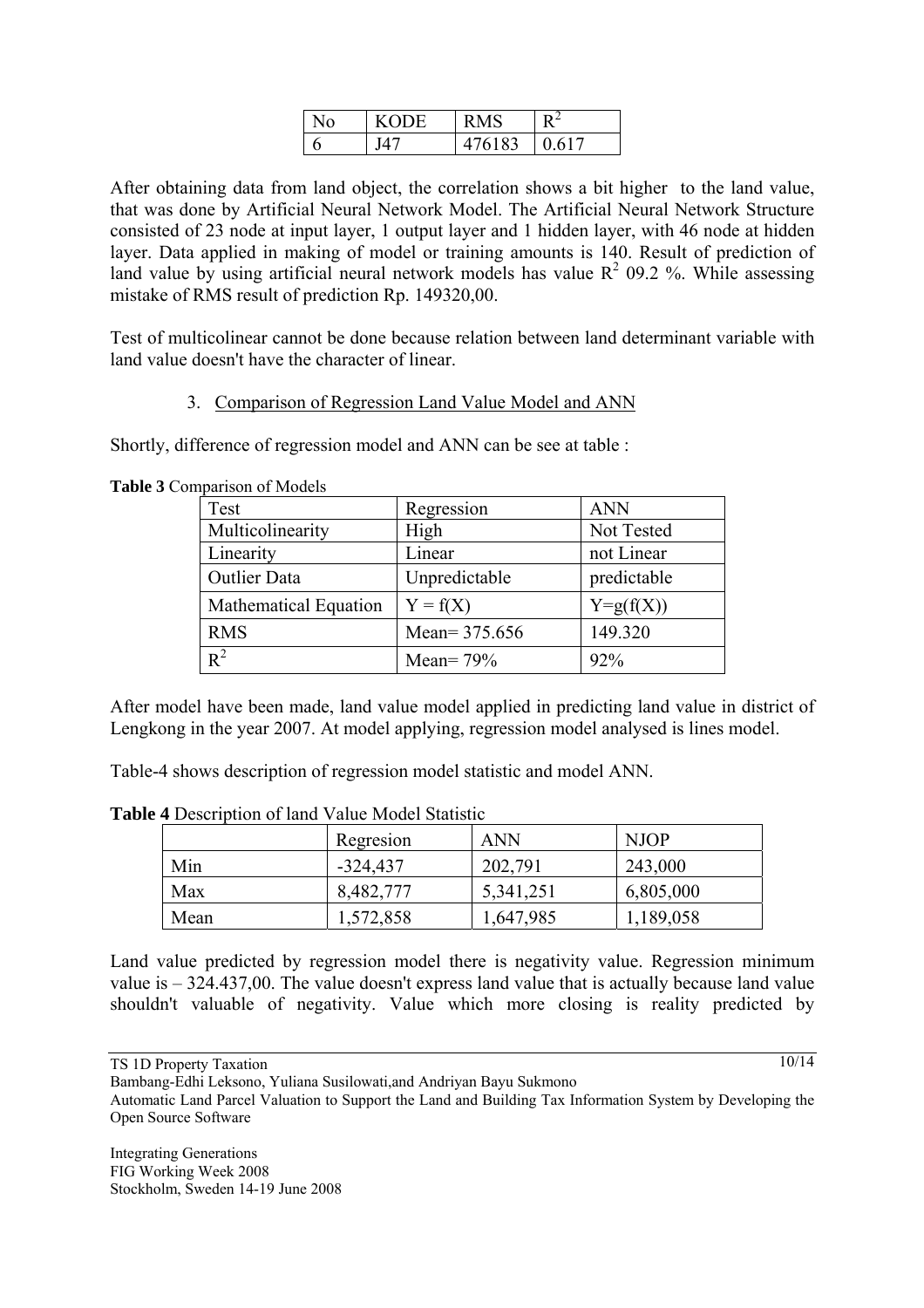soil;land;ground value model ANN. Minimum Value ANN is Rp. 202.791,00 and almost near minimum value NJOP 2006.

Implementation of regression land value model and ANN for PBB is done with converting land value result of prediction of model into land class. land class yielded by regression model is more varies than model ANN. Example of various visible land class at Figure- 5. The Area encircled is example of area with various highvalue of land class. That Condition can cause conflict between taxpayers against the exercise officer.



**Figure 5** Regression of Land value ( Land valuation class map)

Various lower value of land valuation class is obtained by using valuation of model ANN. The Figure below shows land valuation class map by ANN.

TS 1D Property Taxation

11/14

Bambang-Edhi Leksono, Yuliana Susilowati,and Andriyan Bayu Sukmono Automatic Land Parcel Valuation to Support the Land and Building Tax Information System by Developing the Open Source Software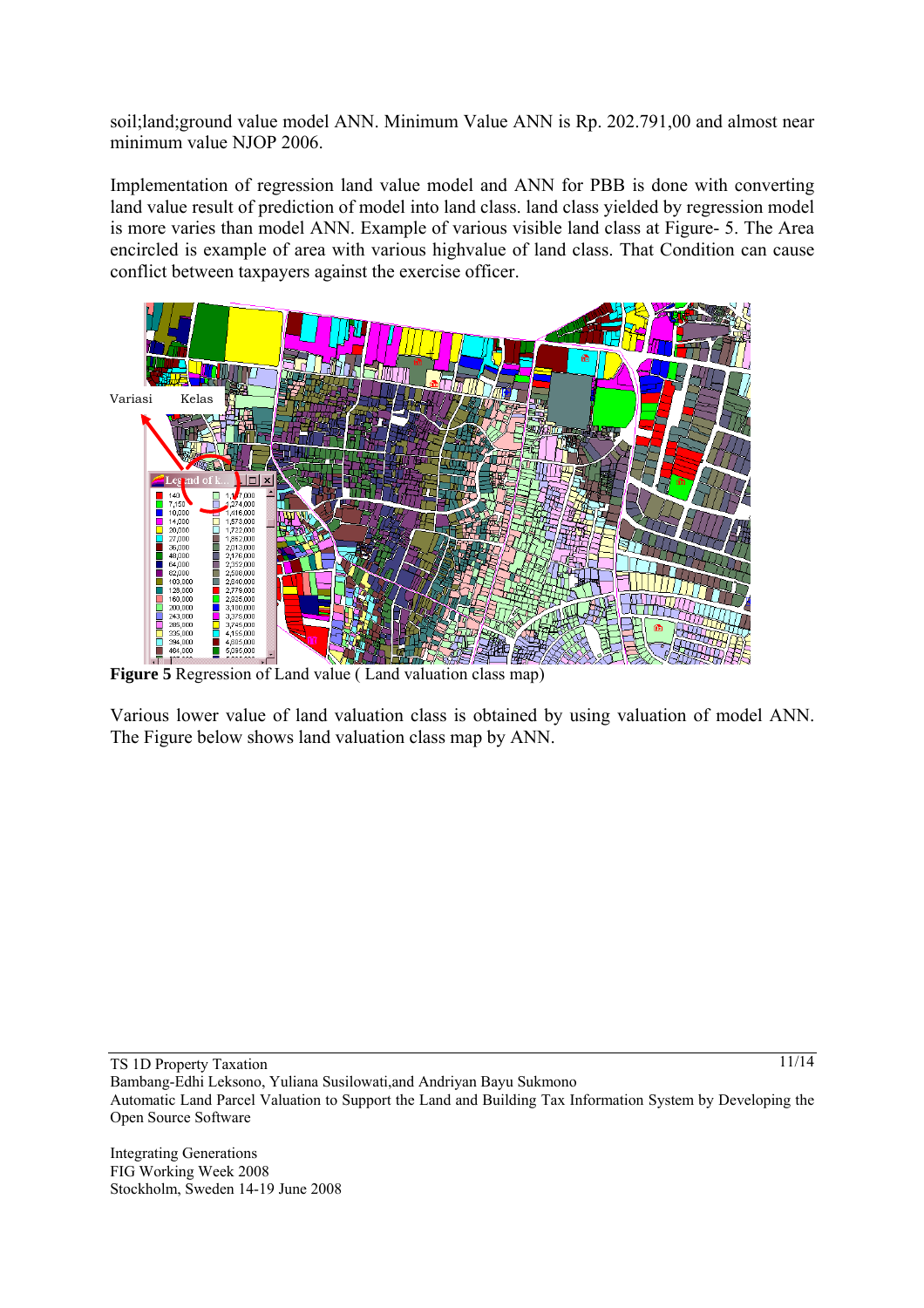

 **Figure 6** Land Valuation Class Map by ANN

Based on analysis at knowable regression model that there is no variable getting away examination. While at artificial Neural network models there are 23 variables applied in model. Therefore analysis modeled only done at artificial neural network models.

JST Model then is tested with test data. Number of test data applied amounts to 40. Result of the examination is analysed by using coefficient COD, PRD, RMS and  $R^2$ .

Value PRD is scored 0996 meaning the value resides in in tolerance range (0,98 up to 1,03) so that inferential that level of uniformity of model in predicting good relative land value.

From calculation to value COD is scored a 1.28 %, shows level of accuration of model in predicting land value to exceed tolerance range (<15 %). This mean ANN model has level of accuration that is good to predicting land value.

Correlation coefficient,  $R^2$ , model ANN equal to 92%. While RMS error of Model ANN is Rp.269.089,00.

### **4. CONCLUSION**

Based on validation test of Model ANN is obtained COD equal to 1.28% and PRD 0.996. Therefore model ANN still can be used to predict land value..

Accuration of ANN Model is higher than models Regresi. RMS error ANN land value model is Rp. 149.320,00 while Model Nilai Tanah Regresi has mean Rp.375.656,00

TS 1D Property Taxation

12/14

Bambang-Edhi Leksono, Yuliana Susilowati,and Andriyan Bayu Sukmono

Automatic Land Parcel Valuation to Support the Land and Building Tax Information System by Developing the Open Source Software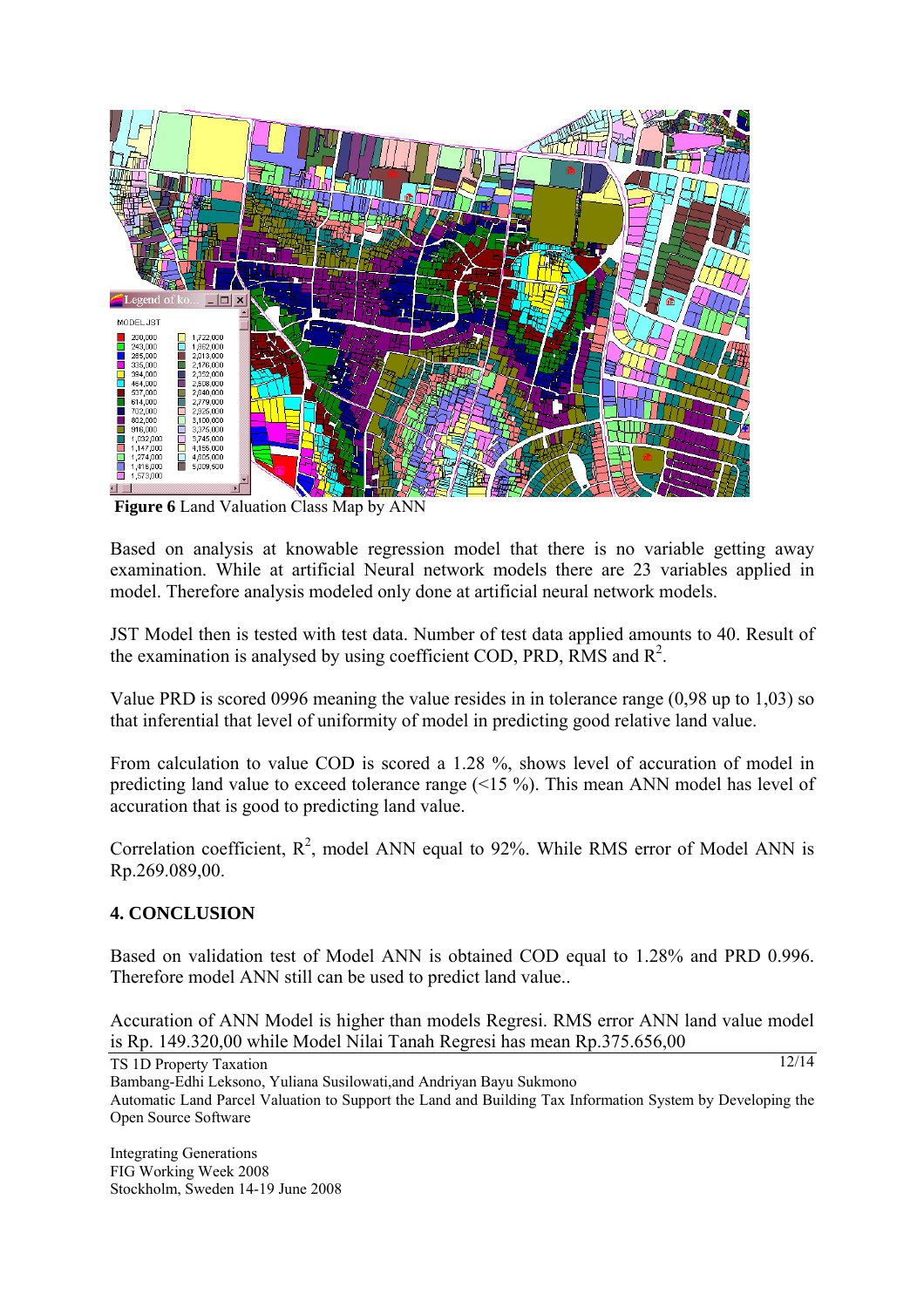Variable having an in with regression model is School and Road/Street. While at modeling ANN, school variable, street, health facility and center commercial has the same influence, but each object at the variable has different influence.

Test result of multikolinear at regression model filters all variables. At model ANN, multicolinearity can't be tested.

For further study is suggested performance of model depend on data. Data sample at this research amounts to 140 data for forming of model and 30 data utuk examination. If it is compared to number of tax objects which amounts to 14559 (SISMIOP, 2006), data research only amount to 1%. Therefore needs existence of addition of data example of causing model can predict land value eminently.

Other land value variable can improve;repair accuration of model. Therefore needs other variable influence study to soil;land;ground value.

### **REFERENCES**

- 1) AIREA. 1987. *The Appraisal of Real Estate.* American Institute of Real Estate Appraisal. Chicago.
- 2) Bambang Hariadi, 2003. pengaruh faktor lokasi, kepadatan penduduk dan bentuk tanah terhadap nilai tanah perumahan sebagai dasar penentuan nilai jual objek pajak (Studi Kasus : Kecamatan Mlati, Kabupaten Sleman). Tesis. Program Studi Teknik Geomatika. Universitas Gadjah Mada, Yogyakarta
- 3) Direktorat Jenderal Pajak. 2000. *Keputusan Direktur Jenderal Pajak Nomor KEP-533 tentang petunjuk Pelaksanaan Pendaftaran, Pendataan dan Penilaian Objek dan Subjek Pajak Bumi dan Bangunan dalam Rangka Pembentukan dan atau Pemeliharaan Basis Data SISMIOP (Sistem Manajemen Informasi Objek Pajak*). Direktorat Jenderal Pajak. Jakarta.
- 4) Eckert, J.K., Gloudemans, R.J. and Almy, R.R. 1990. *Properti Appraisal and Assessment Administration*. IAAO. Chicago.
- 5) Fausett, L. 1994. Fundamental of Neural Networks: Architectures, Algorithms, and applications. Prentice Hall, Inc. New Jersey.
- 6) Hidayati, W dan B. Harjanto. 2003. *Konsep Dasar Penilaian Properti.* BPFE. Yogyakarta.
- 7) Kusumadewi, S dan Sri H. 2006. NEURO FUZZY: Integrasi Sistem Fuzzy dan Jaringan Syaraf Tiruan. Graha Ilmu, Yogyakarta.
- 8) Pragola, D. 2003. Peramalan Harga Saham Menggunakan Jaringan Syaraf Tiruan. Tesis. Departemen Teknik Elektro. Institut Teknologi Bandung, Bandung
- 9) Siang, J. J. 2005. Jaringan Syaraf Tiruan dan Pemrogramannya Menggunakan Matlab. Andi, Yogyakarta.

13/14

TS 1D Property Taxation

Bambang-Edhi Leksono, Yuliana Susilowati,and Andriyan Bayu Sukmono

Automatic Land Parcel Valuation to Support the Land and Building Tax Information System by Developing the Open Source Software